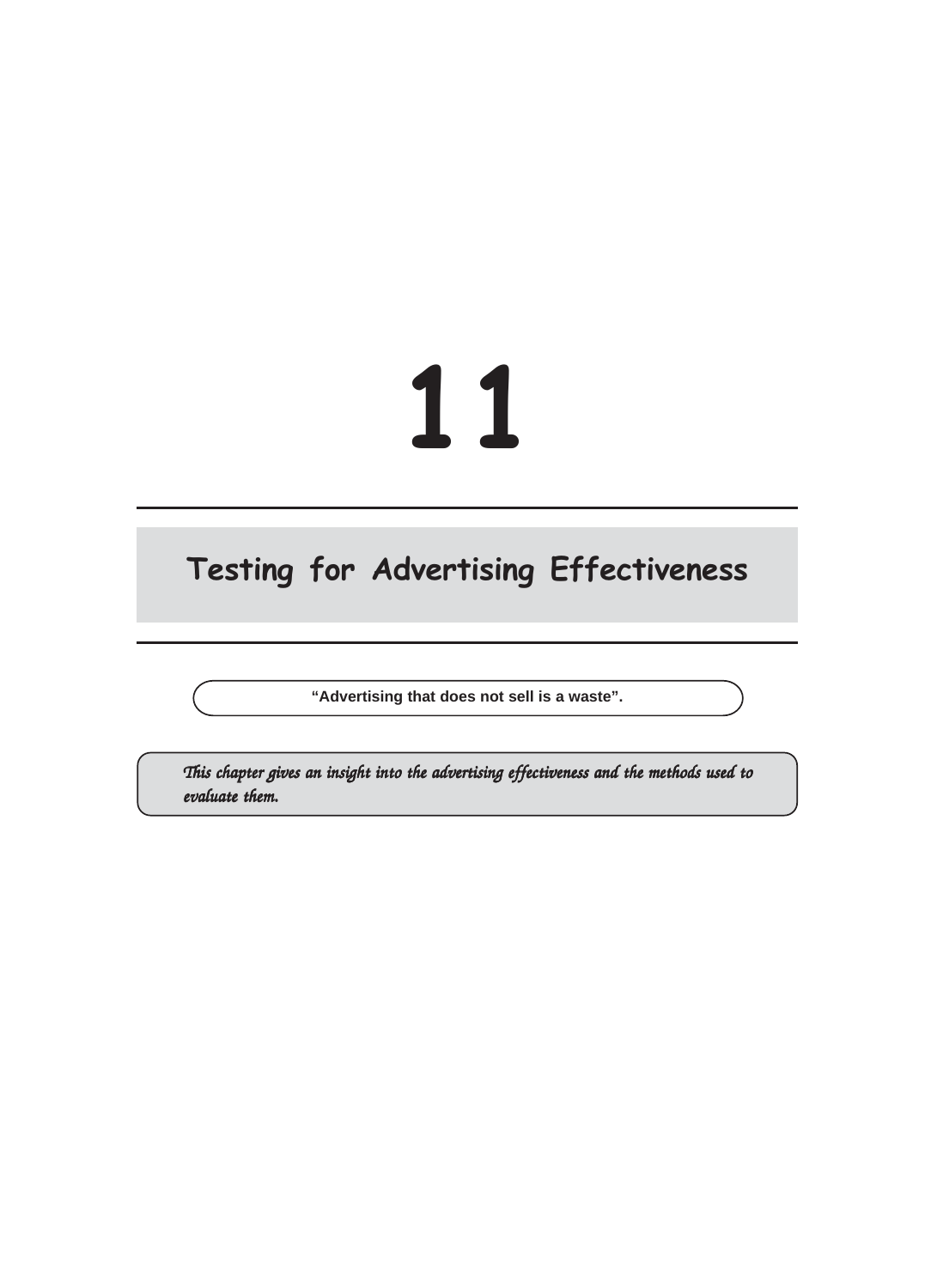## $C$ HAPTFR 11

## Testing for Advertising Effectiveness

To measure the advertising effectiveness we must be able to evaluate all the aspects of the communication elements. These are the Source, Message, Media and Budget.

#### 11.1 Source

It has to be seen whether the source is effective and how the target market will respond to it. Some sources, like Kapil Dev, Sharukh Khan, Sachin Tendulkar, Amitabh Bachhan, Pretty Zinta, Kareena Kapoor, are very effective. They are attractive, genuine sports persons or actors and have the credibility. Sometimes, the source looses its credibility or becomes old and has to be changed.

### 11.2 Message

How the message is communicated to the audience and what type of message it is, also effects the advertisement. The message should be memorable and should be able to deliver the advertising objectives. The delivery of the message and its setting or situation also matters a lot. The message must have proper headlines illustrations, text and layout. The ads must be ethical, the message should be credible and too much use of unnecessary sex should also be avoided. There are certain consumable products like soaps, contraceptives, hair oils, creams and toiletries. These products sometimes have to use and take the help of the other sex for stimulating demand.

### 11.3 Media Strategies

It is very important to decide the proper Media Mix. *i.e.* (Print Media, Broadcast Media) Newspaper or Magazines, Radio, T.V. that could generate the most effective results. Media vehicle has also to be decided, that is, which newspaper or magazines, which channel or T.V. which programme on radio is to be used. This is decided by keeping the target audience in mind. The location of the Ad in a particular medium is also important. In a media we can choose the front page or the back page or the inside page or any ordinary page placed strategically. In T.V. some programmes are more effective and popular. Some audience prefer old programmes and some, like to new ones.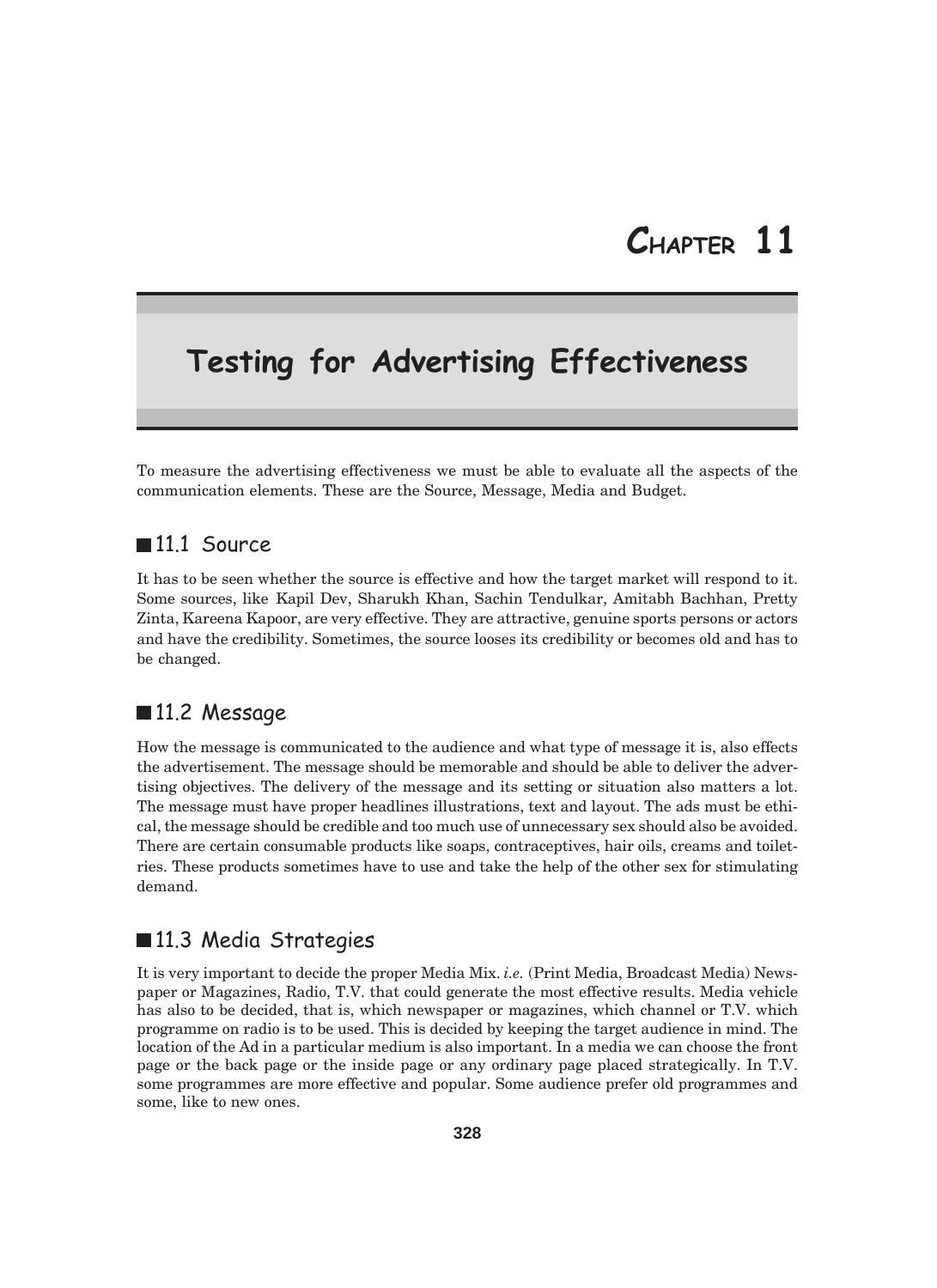Another factor is the scheduling of the advertisement whether a continuous approach, a pulsating approach or a flighting approach be adopted (see Advertising in the chapter on media). This is an important decision and requires experience by decision makers.

#### 11.4 Budget

For evaluating of the advertisement, the money spent on the budget is also an important factor. It is sometimes believed that the increase in the advertising expenditure will lead to greater sales. However this may not be true as optimal expenditure is required keeping in mind the role of other promotional mixes.

#### **Testing of Advertisement**

Testing of advertisement is basically done by two methods—Pretesting and Posttesting.

Pretesting (also known as evaluation research) is done before the advertisement is released. Pretesting is essential to see how effective the advertisement will be. Since a lot of money is spent on making the advertisement copy etc., it is essential to gauge what impact will it have on the audience. Pretesting may be done at a number of points. Right from idea generation till its implementation. Pretest should be used as a guide. In pretesting of advertisement respondents are asked a *number of questions in different settings.* These setting can be in laboratory, field etc. Questions asked can be framed to elicit information from the respondents to make out and differentiate strong ads from the weak ones.

#### **Questions Asked**

- Which of the Ads interest you most.
- Which Ad is more convincing about the quality and superiority of the product.
- Which Ads would you like to read in a magazine.
- Which Ad on T.V. would you like to see again and again.
- Which headlines is best in your opinion.
- Which layout persuades you most to buy the product.

#### **Methods of Pretesting of the Advertisement**

- **Direct questioning:** From the respondents/consumers about the Ad in question.
- **Focus group:** A group of about 140 people who freely discuss about the Ad and give their opinion.
- **Portfolio test:** It consists of 2 groups of respondents one is exposed to a portfolio of test Ads interspersed among other Ads. The other group sees the protfolio without the test Ads.
- **Paired comparison test:** In this the respondent compare each Ad in a group.
- **Order of merit test:** Two or more Ads of the same product are put in order of preference or rank.
- **Direct mail test:** Two or more Ads are mailed to different potential customers to see which Ad attracts more orders.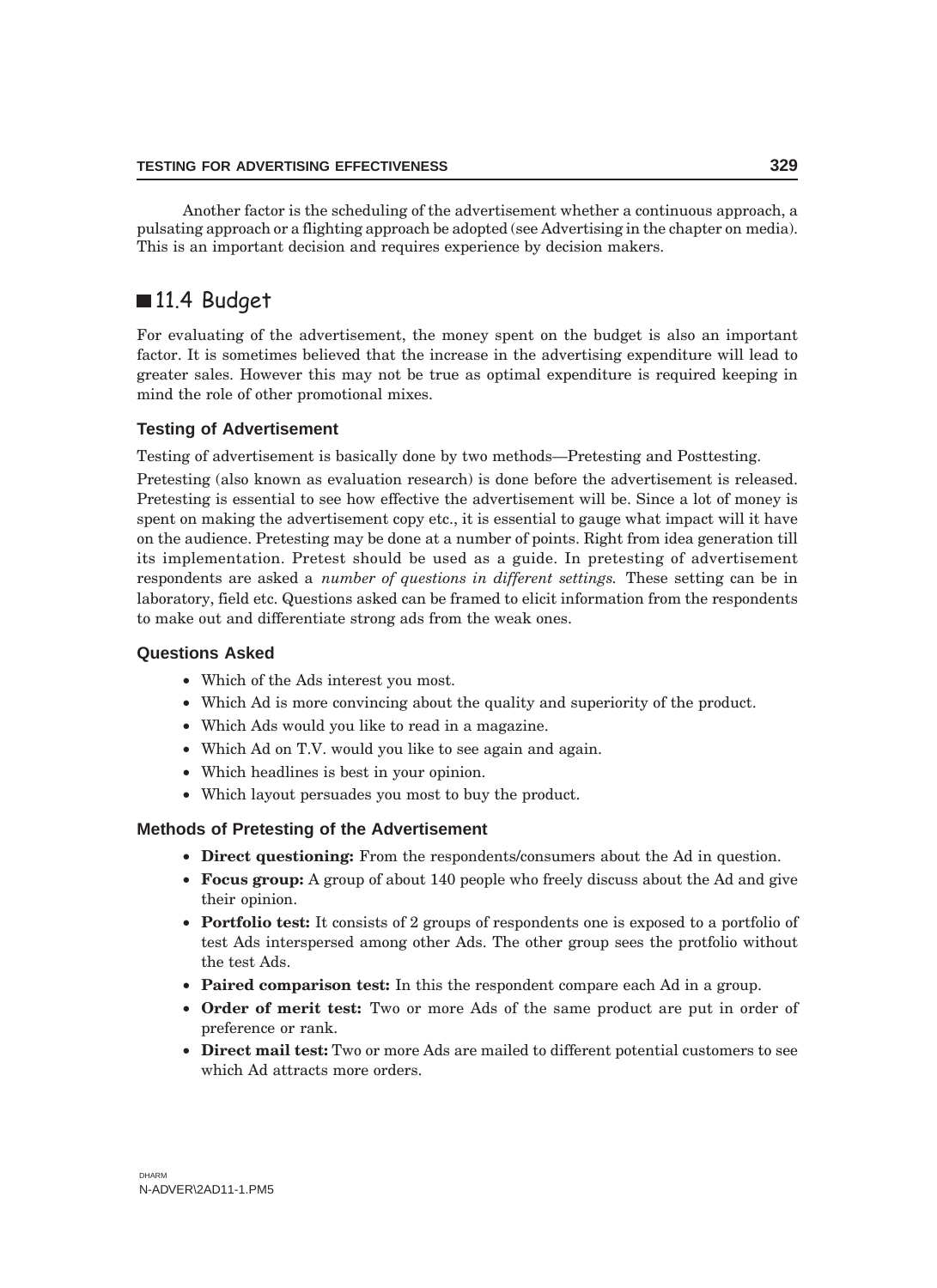#### **Central Location Test**

Respondents are shown test commercial in a public place or a shopping centre in big malls.

#### **Clutter Test**

The ad to be tested are shown along with other non-competing Ads to study the response to the Ad.

#### **Trailer Test**

Trailers are shown as commercials at shopping centres and the prospects are given discount coupons for the advertised products.

#### **Live Telecast Test**

Commercials are shown at electronic T.V. or cable and subsequently respondents are interviewed on the phone.

**Sales Experiment:** Alternative T.V. or Radio commercials are run in two or more markets and then compared.

### 11.5 Physiological Tests

#### **Pupil Dilation Test**

In this we observe the pupil of the eye. It can widen when it sees something interesting and shrinks if the advertisement depicts violence or unpleasant things. It measures the dilation. The instrument is known as the pupilometer.

The eyes of the respondents are watched to study the interest. If the pupil expands and the respondent open his eyes widely, it shows his interest in the product. If the pupil contracts and the respondent tends to contract the eyes then he is disinterested in the scene shown.

**Movement of the Eye:** The movements of the eyes is also an indicator of the interest of the respondent.

#### **Galvanic Test**

A galvanometer is used to indicate the gland activity, tension or the sweating of hands etc. change in perspiration indicates the change in emotions. One can have different emotions by seeing a sexy object or a fight or a dramatic scene. This change in emotion is reflected on the galvanometer.

#### **Voice Variations**

The pitch of the voice changes with emotional responses.

#### **Posttesting Method**

After the advertisement has run for a considerable period of time, it is tested to measure its effectiveness.

These tests are: recall test, recognition test, attitude test sales test and enquiry test.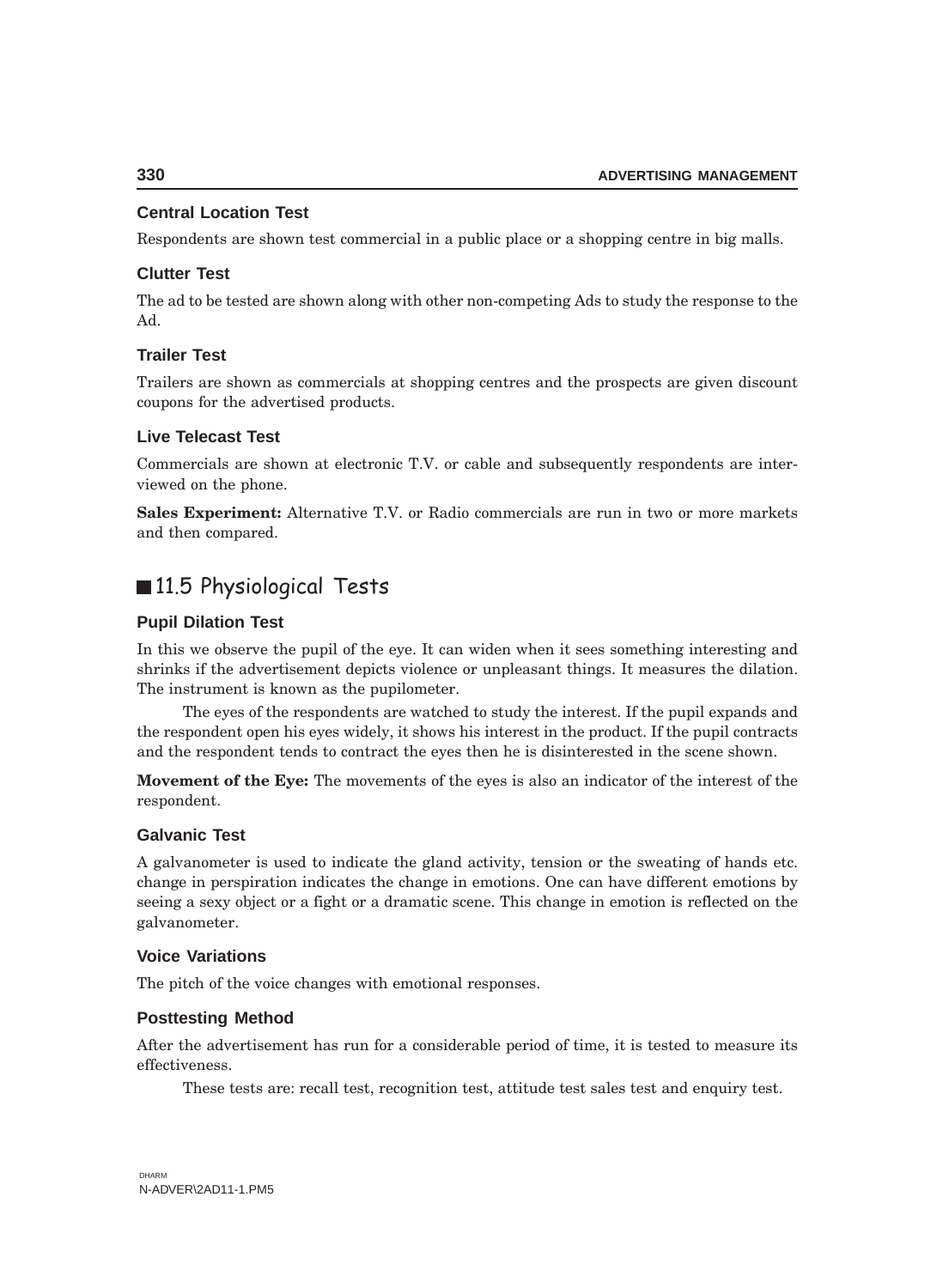#### **Recall Test**

In this test, the respondents are asked to recall the ads they have seen and the brand is concealed and asked whether they had seen the ad through reading, listening or viewing (Aided recall). In unaided recall, no prompting is done and they are asked whether they had read, seen or heard the message. Respondents are lured by some inducements to answer the enquiries. It measures the effect of Media as well as individual advertising. Only factor of the advertisement is examined at a time.

**Recall test:** This comes under two categories, aided recall and unaided recall.

**Aided recall:** It measures the memory of the respondent by asking him to recall what he saw on the T.V. It is an objective test. The respondent is contacted on phone to find out the recalls of the commercial he had seen 2 hours earlier. Then the Ad may be provided by asking whether he remembers the Ad on some subjects like energy or an Ad on X brand. The recall test may takes may place in a day or two or even immediately.

**Unaided recall:** In this, Ad is provided to the respondent. Respondents are asked whether the advertisement included a particular picture or message. The name of the brand is not given. If they can recall then it may be concluded that the advertisement was effective.

#### **Combined Recall Test**

This is a combination of the above two methods of recall. The respondents are asked whether they have read the magazine or newspaper or heard the radio or seen the T.V. Ad.

- The respondents must first be able to recall the editorial features of the Ad.
- They are handed group, of cards in which the names of the advertised brands are printed.
- Then the respondents are questioned in depth to evaluate the accuracy of recall.
- A copy of this is given to the respondents and asked as to how many times they have seen the Ad. Those who had seen the Ad one time are retained, the rest are discarded. The demographic factors like age, sex, occupation effect the recall. It measures the recall of qualified readers. Other information whether the respondents is a prospective buyer or not is also found out.

The limitation of this test is the heavy cost. People have different memories. It can not effectively measure because the success or failure of the advertisement.

#### **Recognition Test**

This is conducted to see whether the Ad is recognised or not. This test can be conducted by mail surveys. The Ad can be broken into headlines, layouts, body, copy logo etc. and it is seen how these elements are remembered by the respondents. The recognition test can be conducted in a number of ways. The magazines are placed in the home of the respondents and they are requested to read that magazine on that day. Next day they are asked questions about the ad appearing in that magazines to assess the recall of ads.

#### **Inquiry**

It refers to the effectiveness of ad in Print Media. In this the consumers respond by asking for more information. Inquiries may be by phone calls, coupons returned or asking for free samples. The researcher tests the attention getting value, readability and comprehension. In this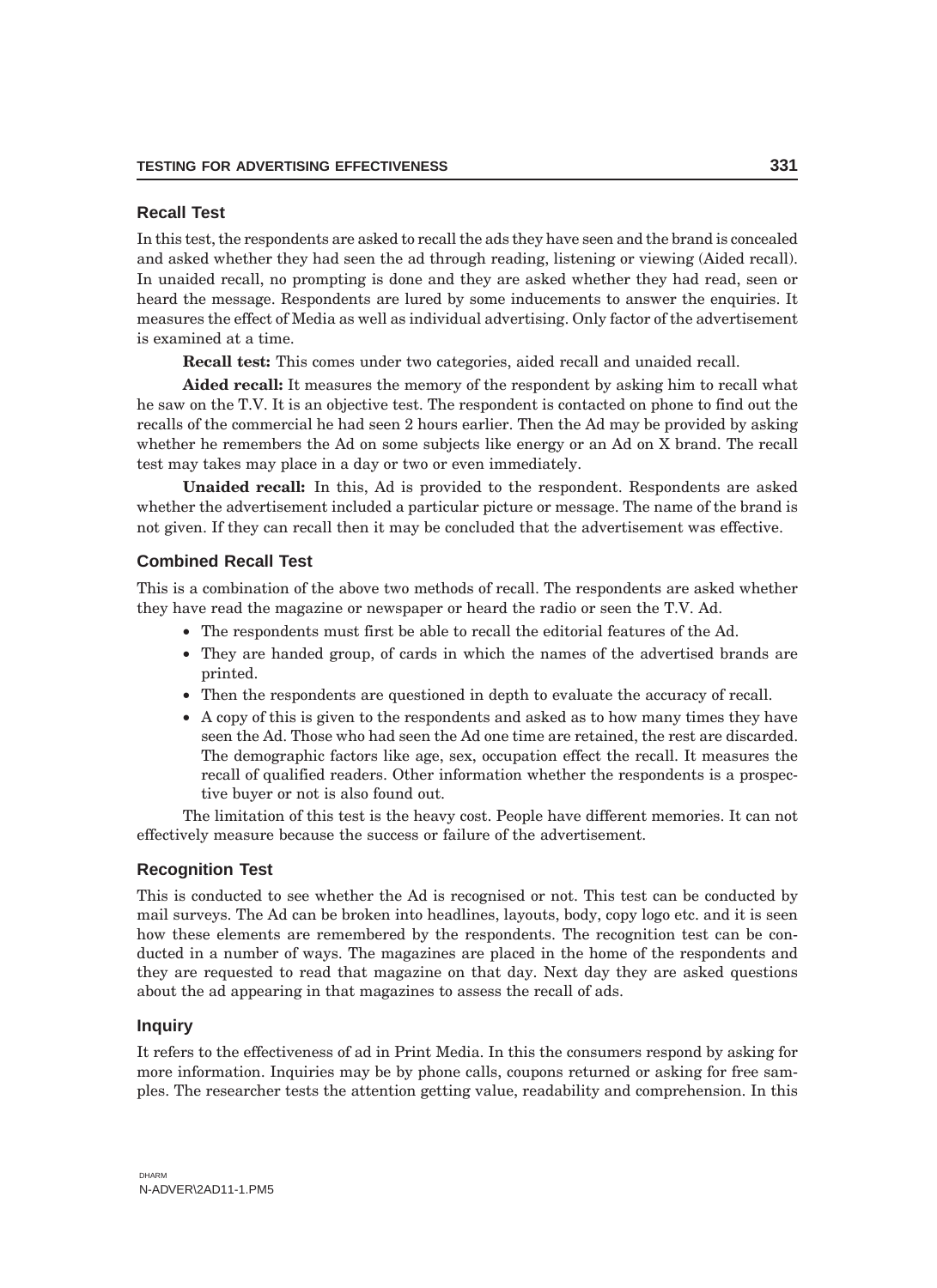method, samples are drawn from urban areas where the magazine is circulated and read. Interviewers determine circulation and readership. Participants are asked to go through the magazine, and looking at the Ads provide specific responses. The results indicate that the respondents not only read the Ad but also took some action which is a relatively stronger indicator than recall or awareness.

It stresses that the mere presence of an ad in a Media or magazine has no meaning unless it is read by the audience. It is also known as Readership Test. They try to find out how many people have read the advertisement. For conducting the test samples of magazines are sent to respondents and then it is found that how many or what percentage of the people read the magazine that was sent to them. It is also found out how many remember the Advertisement or the brand, and the number of readers attracted to the advertisement. It helps to find out the cost incurred on it. It is believed that there is high correlation between the reading of the advertisement and the purchase of the product. This technique was developed by Daniel Starch. The result of advertisement were measured under normal conditions. Competitive achievements can also be measured by this test. It is a simple test. This test has its limitations as well. Readers of the advertisement do not necessarily purchase the product nor do the nonreaders shy away from the product. By examining a few ads magazines and having a small number of respondents the test may not be valid. Bias can be a criterion for the respondent and the researcher. It is an uncontrolled test and distorted results are a possibility in it.

#### **Eye Camera**

The eye camera is used to measure the behaviour of the respondent. The audience is asked to view a series of pictures. His eye movements are measured by the camera. The eye can be fixed on the object which may be interpreted as interesting. He can move his eyes from one corner to the other. It can be discovered which part of the advertisement looks interesting to him.

#### **Attitude Test**

The attitude of potential customers can be measured on the attitude scale. The scale measures the customer's attitude on a continuum from very favourable at one end to very and unfavourable at the other. These scales can be a five point Likert scale or a seven-point scale as shown with a neutral point between.



**Attitude change:** has already been discussed earlier in brief. It consists of semantic differentiated scale, the likest scale and the ranking techniques.

#### • **Semantic differential scale:**

It measures the attitude by Bipolar adjective statements about the subject.

| and so on |  |
|-----------|--|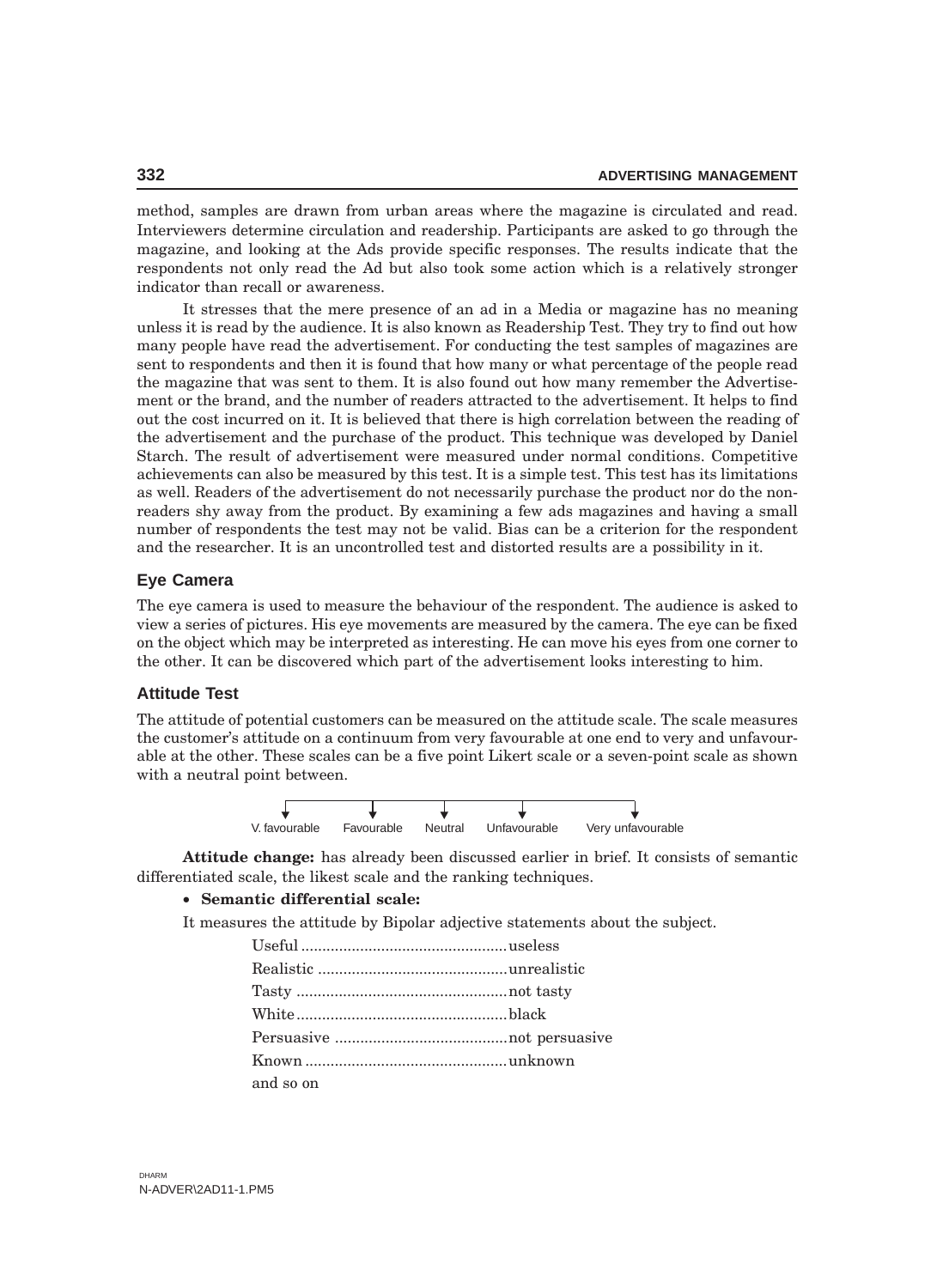- The likest scale has been discussed earlier.
- **Ranking techniques:** Products and brands are ranked in order of preference by the consumers.
- **Projective techniques:** Like the sentence completeness test and; the one word association and the TAT test etc.

**Sales Tests:** Advertising and sales function are corelated.

- Measurement of past sales over the years.
- **Field experiments.** Experiments are conducted in the market under natural conditions.
- **Matched samples.** In a similar area or a similar age group experiments are conducted on 2 sets of groups own who have seen the Ad and the others that have not seen the advertisement. Their difference in sales is studied to measure the effectiveness of the advertisement.

Other scales for measuring the attitude is the Semantic differential scale. If the advertisement can change the attitude of the customer towards the advertiser's product. It is considered effective.

#### **Depth Interview**

This is done by asking suitable questions from the respondent who unhesitatingly answers the questions. It brings out his uncons reactions. It is a kind of non-structured questionnaire. This technique is used for Exploratory Research. Pro-active questions are asked in a congenial atmosphere. The test includes sentence completion test, the Thematic Apperception Test (TAT) and other expressive techniques to pretest the advertisements.

#### **Day After Recall (DAR) Test**

The measure of effectiveness of the Ad is that how many people can recall the Ad. In simple words magazines or Ads in any form is shown to the respondents and after one day (24 hrs.), the respondents are asked to recall the Ad. The effectiveness of the Ad is measured by the percentage of recall. It is most popular method of posttesting of the Ads. The drawback of this programme is that some people have better memories than others. Rational messages are easier to recall than emotional messages. Since the recall is to be made verbal the expression of the respondent must be considered as well.

#### **How to Improve Advertising Effectiveness**

Ad. effectiveness is the joint responsibility of the advertiser and the advertising agency. The advertising should be judged on its merit like attention value, comprehensibility, credibility, technical execution, overall impact, originality etc.

#### **Conclusion**

Jerome Mccarthy had said about 4 decades back that "Evaluating advertising effectiveness is not easy". This holds true even today. The controversy raised by DAGMAR (Defining advertising goals for measuring advertising results) sales/communication being the objectives of advertising. If sales is the objective it can be quantitatively measured but sales can also be because of many